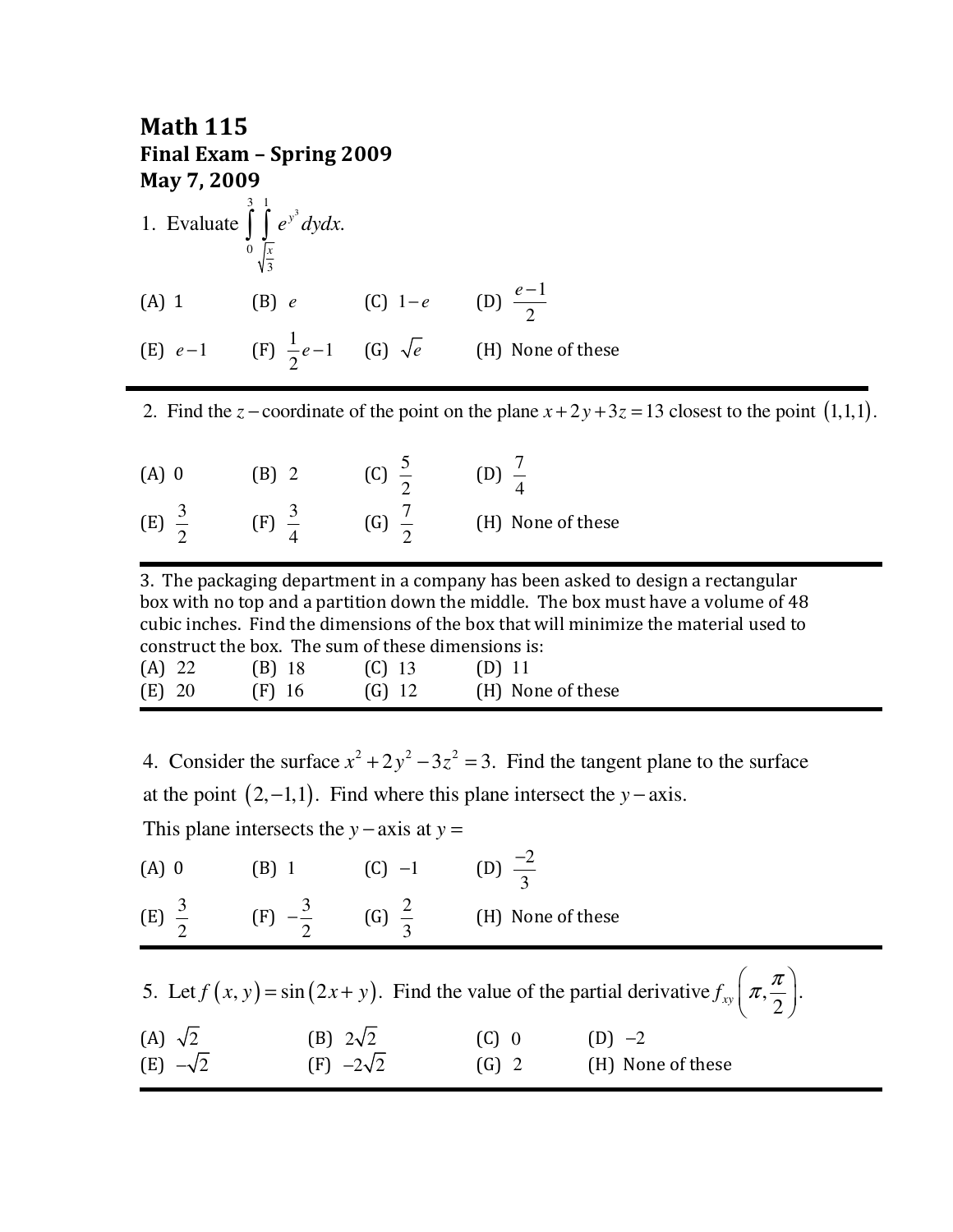6. A pair of fair dice is thrown. If the two numbers appearing upturned are different, what is the probability that the sum is 8?

| A) $\cdot$ |  |  |  | <b>EXECUTE:</b> $\begin{bmatrix} 4 & C & 1 \\ 0 & 1 & D \end{bmatrix}$ $\begin{bmatrix} 5 & E & 1 \\ 0 & -1 & E \end{bmatrix}$ $\begin{bmatrix} 2 & G & 1 \\ 0 & -1 & D \end{bmatrix}$ $\begin{bmatrix} 1 & M & 0 \\ N & -1 & D \end{bmatrix}$ None of these |
|------------|--|--|--|--------------------------------------------------------------------------------------------------------------------------------------------------------------------------------------------------------------------------------------------------------------|
|            |  |  |  |                                                                                                                                                                                                                                                              |

7. A fair coin is tossed 4 times. Let *X* be the random variable which denotes the longest string of heads. What is the expected value of *X*?

|  |  |  | A) $\frac{25}{16}$ B) $\frac{31}{16}$ C) $\frac{29}{16}$ D) $\frac{33}{16}$ E) $\frac{19}{16}$ F) $\frac{41}{32}$ G) $\frac{27}{16}$ H) None of these |
|--|--|--|-------------------------------------------------------------------------------------------------------------------------------------------------------|
|  |  |  |                                                                                                                                                       |

l

8. Box A contains nine cards numbered 1 through 9, and Box B contains five cards numbered 1 through 5. A box is chosen at random and a card drawn;

- if the card shows an even number, another card is drawn from the same box

- if the card shows an odd number, a card is drawn from the other box What is the probability that both cards are even?

A)  $\frac{1}{ }$ 12  $B$ )  $\frac{1}{2}$ 6 C)  $\frac{1}{2}$ 20  $D$ ) $\frac{1}{2}$ 3  $E\left(\frac{2}{2}\right)$ 15  $F$ )  $\frac{4}{7}$ 15 G)  $\frac{362}{2}$ 2025 H) None of these

9. In the game of Parcheesi<sup>®</sup> each player rolls a pair of dice on each turn. In order to begin the game, you must throw a 5 on at least one of the dice, or a total of 5 on the two dice. What is the probability that you can begin the game on your first turn?

A)  $\frac{5}{5}$ 12  $B) \frac{4}{7}$ 9 C)  $\frac{11}{11}$ 36 D)  $\frac{1}{2}$ 9 E)  $\frac{2}{7}$ 3 F)  $\frac{13}{2}$ 36 G)  $\frac{1}{2}$ 2 H) None of these

10. The joint probability distribution function for X and Y where  $0 \le x \le 1$  and  $0 \le y \le 1$ is  $f(x, y) = \frac{2}{3}(x + 2y)$ 3  $f(x, y) = \frac{2}{2}(x + 2y)$ . Find the  $P(Y > 2X)$ . A)  $\frac{2}{7}$ 3  $B$ )  $\frac{1}{1}$ 4 C)  $\frac{25}{11}$ 32 D)  $\frac{3}{7}$ 5  $E$ )  $\frac{1}{2}$ 2  $F$ )  $\frac{2}{7}$ 5 G)  $\frac{3}{7}$ 4 H) None of these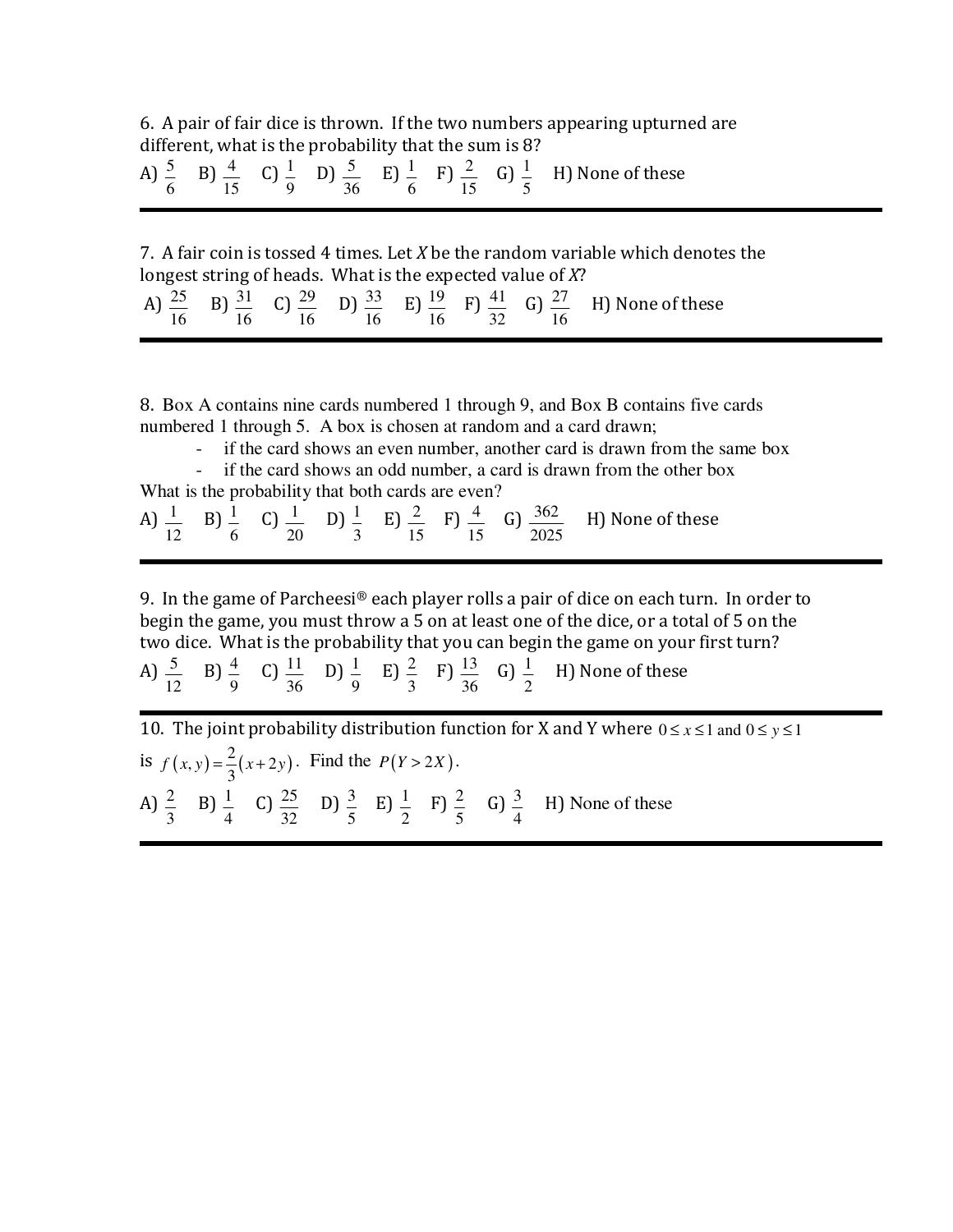11. Consider the matrix 1 2 2 3 7 9  $1 -4 -7$  $A = \begin{bmatrix} 1 & 2 & 2 \\ 3 & 7 & 9 \end{bmatrix}$  $(-1$  −4 −7) . Find  $A^{-1}$ . The sum of the entries in the first row of  $A^{-1}$  is (A) 0 (B) −2 (C) −17 (D) −3<br>
(E) 1 (F) −23 (G) −6 (H) A i (E) 1 (F) −23 (G) −6 (H) *A* is singular.

12. An auto insurance company classifies its customers in 3 categories: poor, satisfactory, and preferred. Each year, 40% of those in the poor category are moved to the satisfactory category and 20% of those in the satisfactory category are moved to the preferred. Also, 40% in the preferred category are moved to the satisfactory category, and 20% in the satisfactory category are moved to the poor category. Customers are never moved from poor to preferred or preferred to poor in a single year. Assuming that these percentages remain valid over a long period of time, how many customers can the company expect to have in the satisfactory category in the long run?

| $(A)$ 0 | $(B) 50\%$ | $(C)$ 75%  | (D) 65%           |
|---------|------------|------------|-------------------|
| (E) 10% | $(F)$ 25%  | $(G) 60\%$ | (H) None of these |

13. For the opening night at the Opera House, a total of 1000 tickets were sold. Front orchestra seats cost \$80 each, rear orchestra seats cost \$60 each, and front balcony seats cost \$50 each. The total receipts for the performance were \$62,800. The combined number of tickets sold for the front orchestra and rear orchestra exceeded twice the number of front balcony tickets sold by 400. Determine how many tickets were sold for the front orchestra seats.

| $(A)$ 100 | $(B)$ 140 | $(C)$ 160 | $(D)$ 320         |
|-----------|-----------|-----------|-------------------|
| $(E)$ 200 | $(F)$ 240 | $(G)$ 260 | (H) None of these |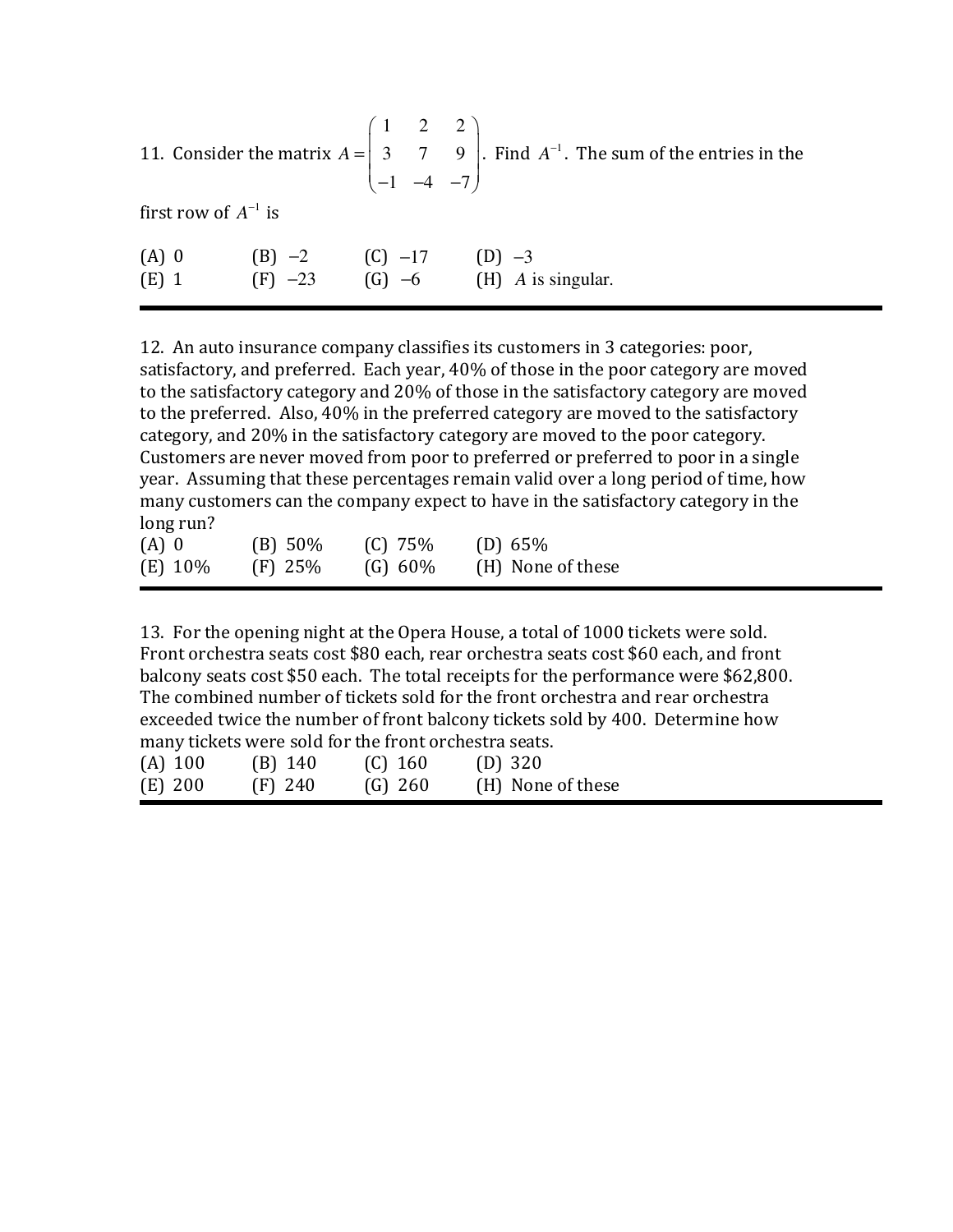14. Four rods A, B, C and D are to be welded end to end to make a 45 centimeter rod. The length of each of the rods is a normally distributed random variable with means  $\mu$  and standard deviations  $\sigma$  given in the table below. What is the probability that the assembled rods will be within 1 centimeter of 45 centimeters? In other words,  $Pr(|X_A + X_B + X_C + X_D - 45| < 1)$ 

A:  $\mu$  =10cm,  $\sigma$  =1cm B:  $\mu$  =11cm,  $\sigma$  =2cm C:  $\mu$  =12cm,  $\sigma$  =2cm D:  $\mu$  =13cm,  $\sigma$  =4cm

(A) 0.0793 (B) 0.1554 (C) 0.3446 (D) 0.8446 (E) 0.1586 (F) 0.0875 (G) 0.6554 (H) None of these

Do **ONLY ONE** of the following two questions.

15. A simple economy consists of two sectors, agriculture and manufacturing. The input–output matrix is .4 .1 .2 .3 *A*  $(.4 \t .1)$  $=\begin{pmatrix} 1 & 1 \\ 2 & 0 \end{pmatrix}$ . How many units (in the form agric. manuf.  $\lceil$  agric.  $\rceil$  $\begin{bmatrix} \text{as } \text{not} \\ \text{manuf.} \end{bmatrix}$  should be produced by each sector to meet the consumer demand of 24 units of agriculture and 40 units of manufacturing?

| $(A)$ 44 | $\lfloor 64 \rfloor$        | (B) | $\vert$ 56<br> 78                                 | (C) $\left  \frac{50}{75} \right $ | 75                                              | (D)                                          | 32 <br>$\lfloor 48 \rfloor$ |  |
|----------|-----------------------------|-----|---------------------------------------------------|------------------------------------|-------------------------------------------------|----------------------------------------------|-----------------------------|--|
| (E)      | $\lceil 68 \rceil$<br>$+84$ |     | $(F)\begin{bmatrix} 62 \\ 0 \end{bmatrix}$<br>182 |                                    | (G) $\left[ \frac{64}{5} \right]$<br>$\vert$ 74 | (H) $\begin{bmatrix} 52 \\ 72 \end{bmatrix}$ |                             |  |

16. A fair coin is tossed 100 times. The probability that the number of heads is between 55 and 60, inclusive, is closest to:

|  | (A) $10.70\%$ (B) $11.78\%$ (C) $13.59\%$ (D) $15.54\%$ |  |
|--|---------------------------------------------------------|--|
|  | $(E)$ 16.62% (F) 83.38% (G) 86.41% (H) 89.30%           |  |

| <b>ANSWERS:</b> |             |       |
|-----------------|-------------|-------|
| 1. E            | 6. F        | 11. D |
| 2. C            | <b>7. G</b> | 12. B |
| 3. G            | 8. E        | 13. F |
| <b>4. F</b>     | <b>9.</b> A | 14. B |
| 5. D            | 10. B       | 15. H |
|                 |             | 16. C |